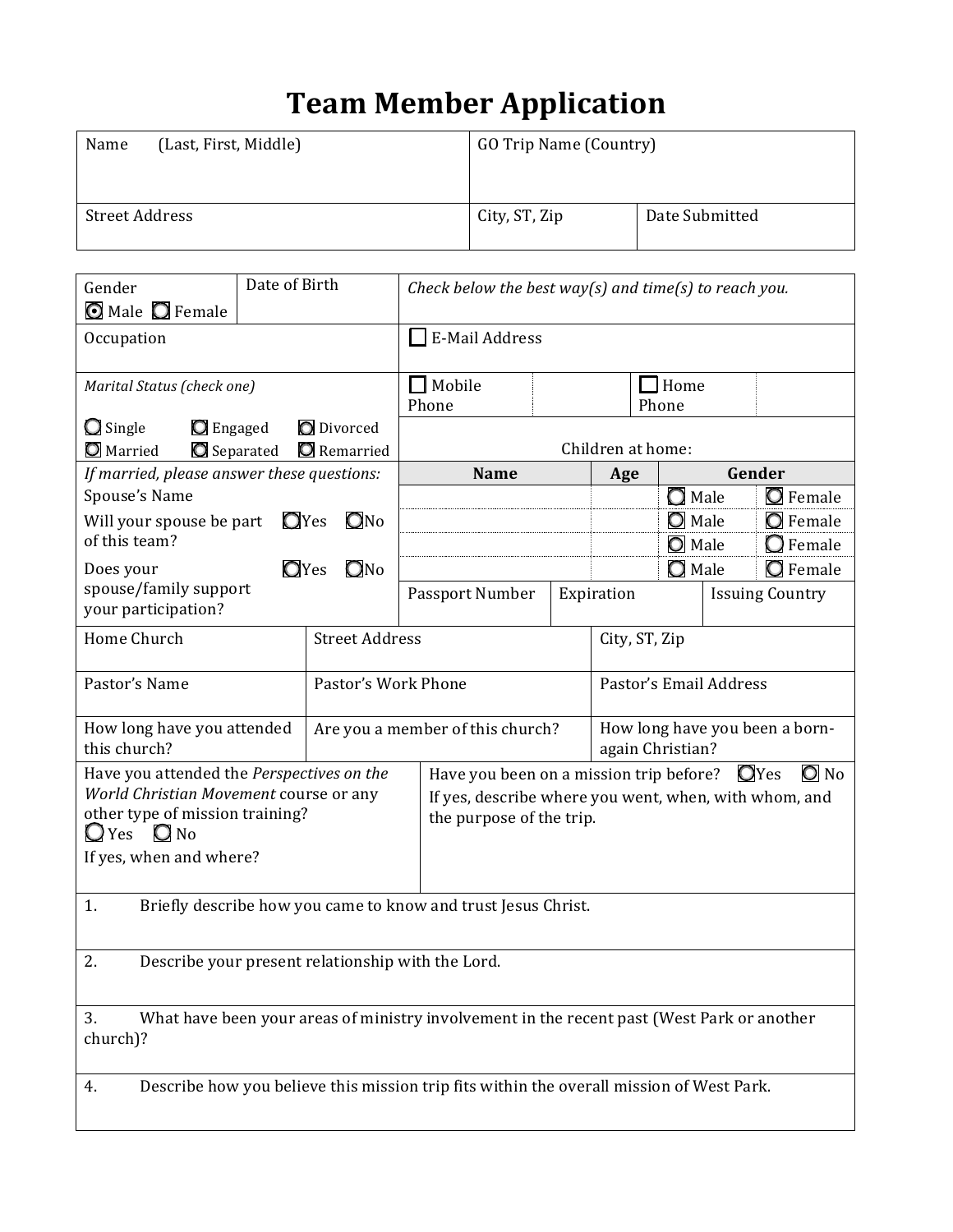| 5. | What is your reason(s) for wanting to go on this mission trip?                  |
|----|---------------------------------------------------------------------------------|
| 6. | Describe what you believe you will be doing on this mission trip.               |
|    | What do you expect God will accomplish in and through you on this mission trip? |

## **Provide two references over 18 and not part of your immediate family**

| Name           | Relationship  | <b>Email Address</b> |
|----------------|---------------|----------------------|
| Street Address | City, ST, Zip | Phone Number         |

| Name           | Relationship  | Email Address |
|----------------|---------------|---------------|
| Street Address | City, ST, Zip | Phone Number  |

## **Health Related Questions**

| Do you have<br>Yes<br>any allergies?<br>$\bigcirc$ No                                                                       | Please specify.               |                                                                            | Are you able to walk 2-<br>3 miles per day if<br>needed? | $\bigcirc$ Yes<br>$\bigcirc$ No |  |  |  |  |
|-----------------------------------------------------------------------------------------------------------------------------|-------------------------------|----------------------------------------------------------------------------|----------------------------------------------------------|---------------------------------|--|--|--|--|
| Are you presently under<br>medical supervision or taking<br>medicines?                                                      | $\Box$ Yes<br>$\bigcirc$ No   | If yes, what medication( $s$ ) and what is the condition<br>being treated? |                                                          |                                 |  |  |  |  |
| Would you consider yourself to<br>$\Box$ Yes<br>If no, why not?<br>be in good health?<br>$\Box$ No                          |                               |                                                                            |                                                          |                                 |  |  |  |  |
| Additional comments regarding your health or any limitations affecting your physical, mental, or<br>emotional capabilities. |                               |                                                                            |                                                          |                                 |  |  |  |  |
|                                                                                                                             | In case of emergency, contact |                                                                            |                                                          |                                 |  |  |  |  |
| Name                                                                                                                        | Relationship                  | <b>Street Address</b>                                                      | City, ST, Zip                                            |                                 |  |  |  |  |
| Mobile Phone                                                                                                                | Home Phone                    | <b>Email Address</b>                                                       |                                                          |                                 |  |  |  |  |
| Physician Name                                                                                                              | <b>Street Address</b>         | City, ST, Zip                                                              | Phone                                                    |                                 |  |  |  |  |

| I have completed all portions of this application and, if accepted, I will abide by the spirit and<br>purposes of the ministry. (Electronic signature is acceptable.) |                                     |      |  |  |  |
|-----------------------------------------------------------------------------------------------------------------------------------------------------------------------|-------------------------------------|------|--|--|--|
| <b>Applicant Signature</b><br>Date                                                                                                                                    | Parent/Guardian Signature $( < 18)$ | Date |  |  |  |